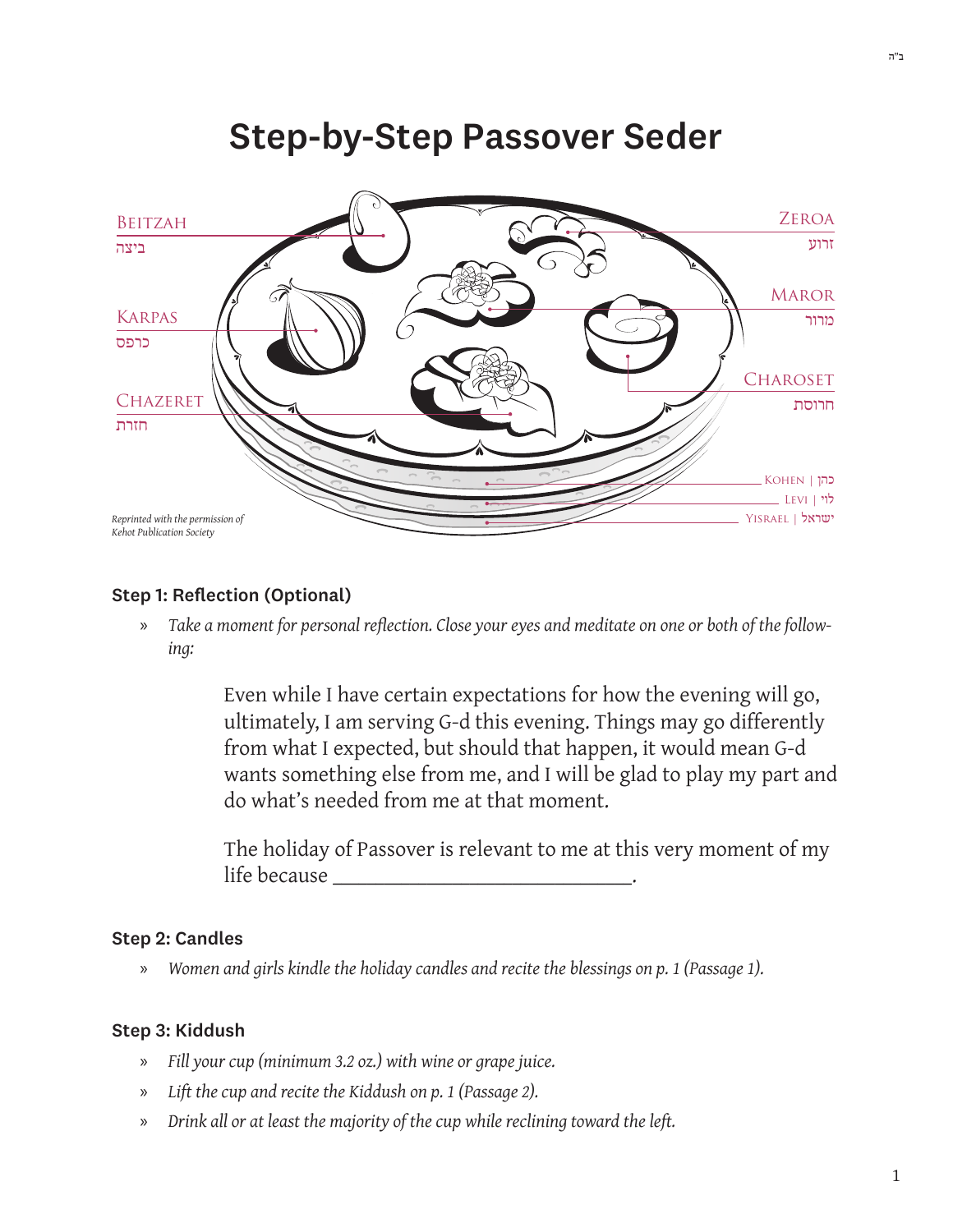# Step 4: The Vegetable

» Take the karpas vegetable, dip it into salt water, recite the blessing (on p. 2, Passage 3) and eat it.

# Step 5: Relive the Story

- *»* Break the middle matzah. Put aside the larger piece.
- *n Pour a second cup of wine (but do not drink it at this point).*
- *n A child (or adult) asks the four questions (on p. 2, Passage 4).*
- *n Read the Avadim hayinu passage (on p. 2, Passage 5).*
- *n optional: Discuss the following questions:* 
	- 1. Why celebrate an ancient freedom that was subsequently lost to fur-<br>ther persecutions?
	- 2. What would be the point of a wise, knowledgeable person repeating a very familiar story?
- $\infty$  *Optional: Read and discuss the following thought from the Rebbe:*

"To each of us in our personal lives, the Exodus speaks loud and clear: free yourself from the obstacles and limitations that stand in your way, preventing you from being what you should be and acting as you should. Moreover, like our constant retelling of the Exodus story, its personal message is perpetual: the personal exodus you achieved yesterday was marvelous only by yesterday's standards, for you have subsequently grown from that experience, and it is there-<br>fore insufficient for the standards of today."

- *<i>Optional: Discuss the following questions:* 
	- » Continual progress is ideal but difficult. What is the biggest obsta-<br>cle to continued growth, and how can we overcome it?
	- » What is one piece of advice you can give yourself at this special moment to help power you forward in this regard?
- *on maror and ,matzah ,Pesach :Passover of mitzvahs three the discusses that part the to Proceed*» *.(6 Passage 3, .p*
- *m* Recite Passage 7 (p. 4) the Hagafen blessing (p. 5, Passage 8) and drink the second cup.